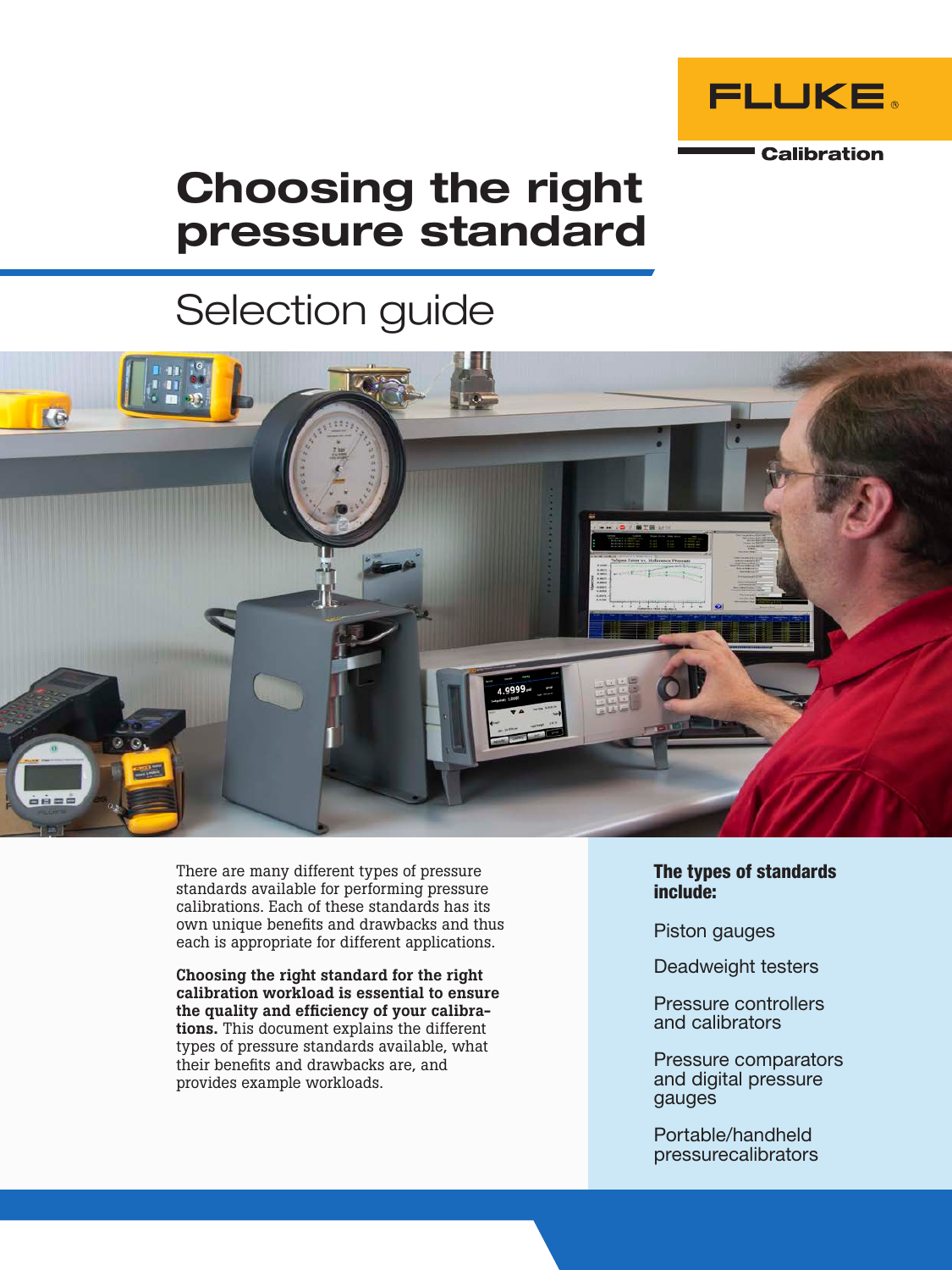Piston gauges, also referred to as pressure balances and deadweight gauges, have been used for pressure calibrations for decades. They are often referred to as fundamental or primary standards because they determine pressure based on the fundamental equation P-F/A and are calibrated by determining the effective area of the piston-cylinder.

The key benefits of a piston gauge are related to its accuracy. When used properly, a piston gauge can provide very low uncertainties relative to the measured pressure (% reading). It is accurate enough to calibrate almost any pressure device (within its pressure range) and can cover a very wide pressure range. When properly maintained, piston gauges are very stable over time and will last for decades.

Piston gauges perform complex calculations to ensure that pressure is determined as accurately as possible. Traditionally, these calculations were the responsibility of the operator and thus made piston gauges more complex to use and more prone to errors. Modern piston gauges remove that complexity by performing the calculations internally. Operator induced errors are further reduced when the piston gauge is fully automated using optional accessories like the Automated Mass Handler (AMH).

## Piston gauges

### Example workload items that a piston gauge can calibrate:

- Pressure controllers
- Deadweight testers
- Other piston gauges
- Portable/handheld pressure standards
- High accuracy barometers
- Air data test sets



- Other deadweight testers
- Digital gauges
- Analog gauges
- Pressure transmitters

Due to the precision machining required and their overall complexity, piston gauges are relatively expensive to purchase compared to other types of pressure standards. This expense is offset by the fact that recalibrations are often on longer intervals and their wide range coverage and low uncertainties result in wider workload coverage. Piston gauge performance is impacted by the environmental factors. They can be used in some unique portable applications, but are most commonly used in stationary setup.

## Deadweight testers

Deadweight testers work on the same basic principles as piston gauges. The big difference is in the overall accuracy level. Piston gauges include complex calculations and corrections to provide for the best possible uncertainty. Deadweight testers allow for a number of assumptions, which make the deadweight tester easier to use, but less accurate than a piston gauge.

Deadweight testers are preferred for many applications for some of the same reasons as piston gauges. They can cover a wide pressure range, provide very stable pressures, and are very stable over time. They have a lower price point than a piston gauge. Unfortunately, they are impacted by their environment and can be heavy and awkward, making them unsuitable for many portable applications. Deadweight testers have been replaced by pressure controllers and pressure comparators for many applications, but are still preferred for their wide pressure range coverage and relatively good accuracy, especially for higher pressures using a hydraulic media.



### Example workload that a deadweight tester can calibrate: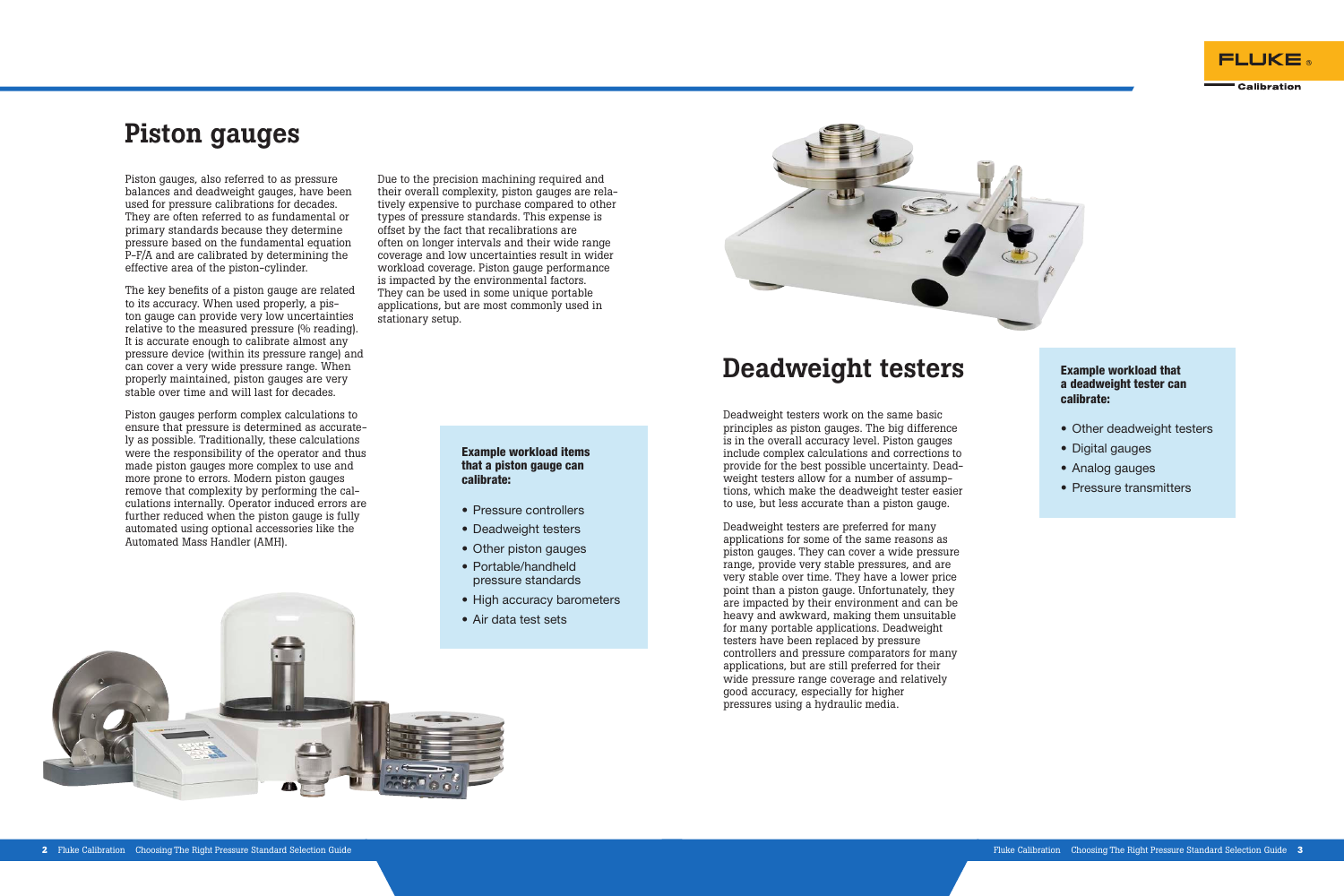### Pressure controllers and calibrators

A pressure controller is a device that actively measures and controls the pressure in the test system. The overall uncertainties vary depending on the particular model, but most modern pressure controllers can cover a relatively wide pressure range, reaching a stable pressure quickly. Higher end pressure controllers have replaced piston gauges in some applications. Pressure controllers are simple to use and can be fully automated to improve overall efficiency and reproducibility of the calibrations. While most benchtop controllers are not very portable by nature, they can be installed on carts and used for some in-situ calibrations.

Pressure controllers have become very popular, especially for pneumatic calibrations for pressures of 21 MPa (3000 psi) and below. In this range they are very cost effective compared to deadweight testers. They are also popular for manufacturing applications because of their automation and fast control time. Pressure controllers are ideal for situations where high throughput is required.

More recent pressure controllers support multiple methods of full automation. They support remote communication through RS-232. GPIB, USB, and/or Ethernet ports. In addition, they will often times have built in programming tasks that allow for the automated execution of a series of pre-programmed pressure set points. Pressure calibrators that include electrical measurement capability, like the Fluke Calibration 2271A Industrial Pressure Calibrator, can perform a full closed-loop calibration by automating the control and measurement of pressure as well as the measurement and recording of the output of the device under test.

### Example workload that a pressure controller or calibrator can calibrate:

- Digital test gauges
- Pressure transmitters
- Pressure transducers
- Dial gauges
- Pressure switches
- Portable calibrators
- Barometers
- Downhole tools



## Pressure comparators and digital pressure gauges

Pressure comparators are devices that include all of the mechanical components necessary to generate and fine-tune a pressure. A pressure comparator has two test ports, one for the reference gauge and one for the device under test. A hydraulic comparator includes a fluid reservoir and screw press for generating and fine-tuning the pressure. It may also include a priming pump to simplify the initial generation of pressure. A pneumatic pressure comparator normally includes some sort of pump for generating pressure, a vent valve for releasing the pressure, and potentially means for fine tuning the pressure.

Wide pressure range coverage is accomplished by combining the comparator with different range reference gauges to handle different pressures. For example, a 70 MPa (10,000 psi) comparator may be used with a 70 MPa (10,000 psi), 20 MPa (3000 psi), and 7 MPa (1000 psi) gauges in order to support a wide range of test gauges.

Pressure comparators are relatively low cost and easy-to-use. The greatest challenge when using them is often related to pressure instability. A comparator inherently provides less stable pressure than a deadweight tester becauseit doesn't have the floating piston to regulate the pressure. Certain steps can be taken in the design and usage of these instruments to reduce this issue, but if the application requires an extremely stable pressure than a traditional deadweight tester is the better choice.

Pressure comparators can often be firmly attached to a bench for permanent installations or taken in the field for in-situ calibrations. They are not as portable as handheld pumps, but are sufficiently portable for a variety of applications.





Example workload that a pressure comparator can calibrate:

- Dial gauges
- Pressure transmitters
- Pressure switches
- Relief valves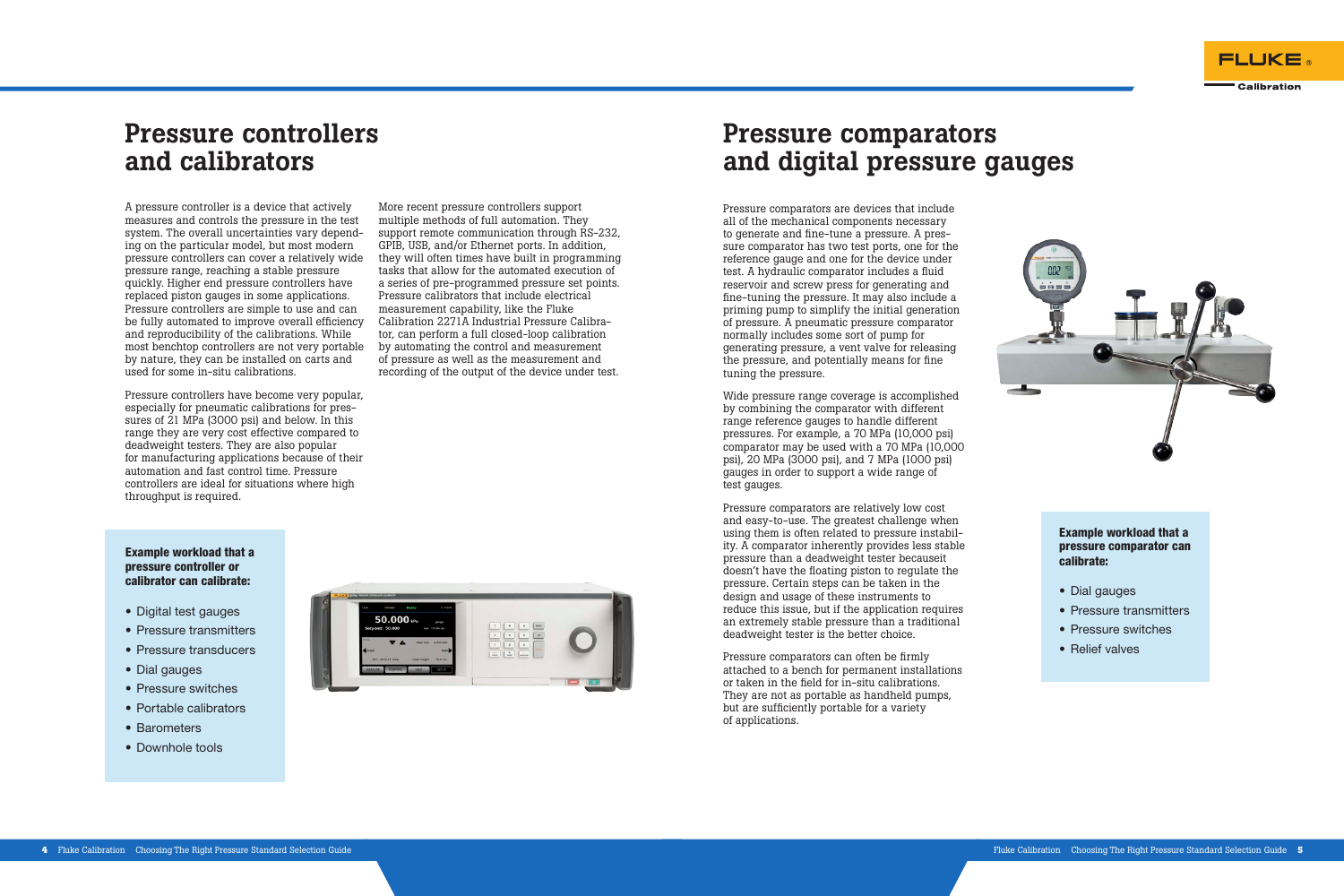

# Portable/handheld pressure calibrators

Portable pressure calibrators take many different forms with different levels of capability. At the most basic level, they include some means of generating and measuring pressure and have a form factor that allows them to be used for in-situ calibrations. Pressure generation can be done through a manual pump, electric pump, or automated pressure control. Pressure measurement is achieved through built-in pressure sensors, external modules, or digital pressure gauges.

These portable devices are less accurate than other types of pressure standards but can normally handle wider environmental parameters (such as ambient temperature) without degrading performance. The design of the form factor puts a focus on their portability and field use, which may make them less efficient when used in permanently installed applications.

Example workload that a portable/handheld pressure calibrator can calibrate:

- Dial gauges
- Pressure transmitters
- Pressure switches
- Relief valves